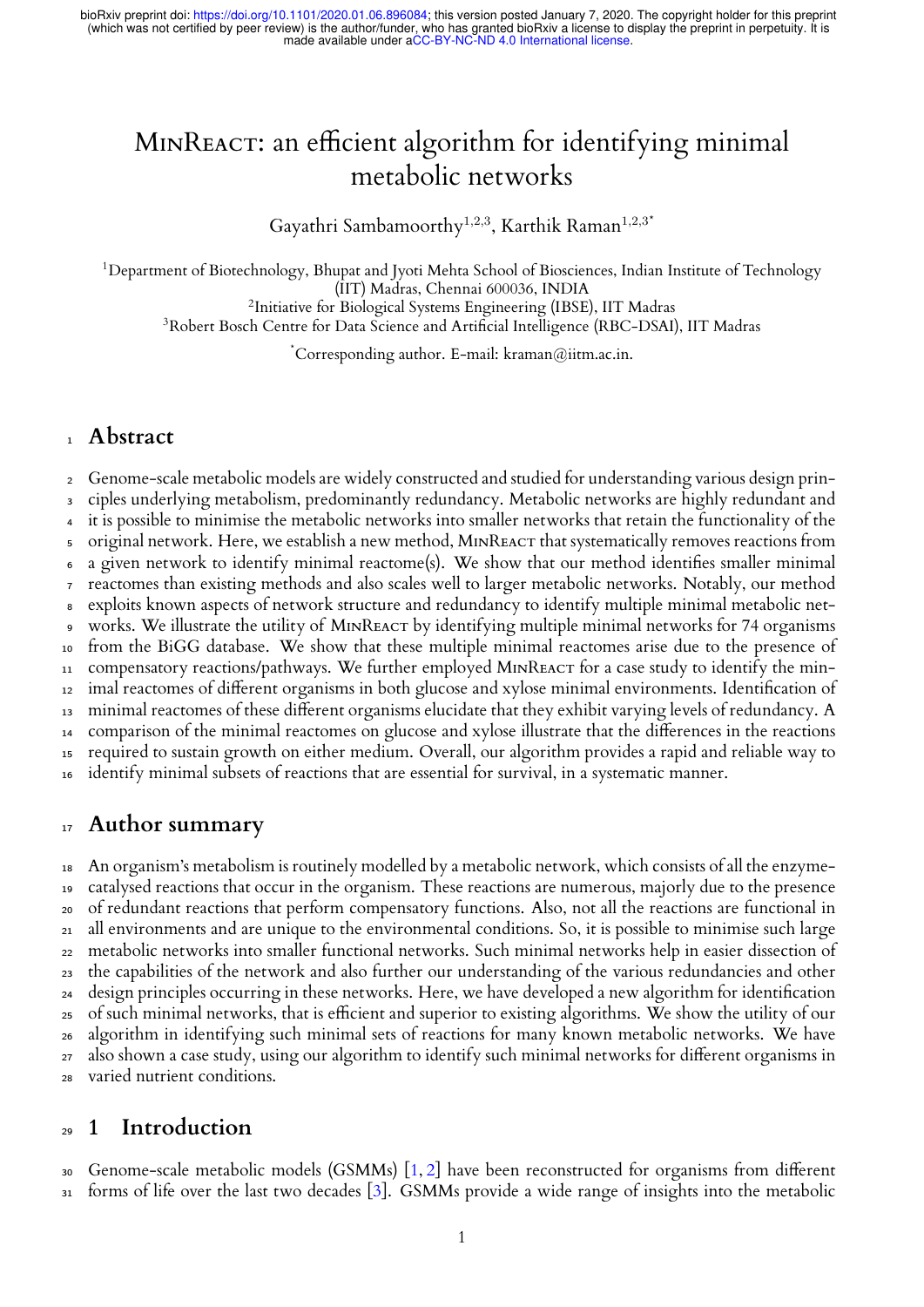capabilities of organisms, and have been exploited for a variety of applications  $[4–6]$ . GSMMs essentially 33 comprise all known stoichiometrically balanced enzyme-catalysed metabolic reactions in an organism  $|1|$ , along with other details such as the corresponding gene–protein–reaction associations. Numerous studies have been carried out to understand various organisational and design principles in metabolic networks [7– 12]. Analysis of such design principles provides insights into various defining characteristics of metabolic networks, such as redundancy [10]. Metabolic networks exhibit remarkable redundancy in a wide variety of environments due to the existence of isozymes as well as alternate parallel pathways [10,13]. Besides, not all reactions in a metabolic network are functional under all conditions [14]; many reactions are active and functional only under specific nutrient conditions. Thus, it is interesting to study sets of reactions that can independently support growth under one or more conditions. To identify these sets of reactions, which can be viewed as *minimal reactomes*, a number of methods have been developed. The earliest method, proposed by Burgard *et al* uses a simple MILP formulation that minimises the number of active reactions in the network [15]. Subsequently, graph-theoretic [16–18] and constraint- based approaches [19–21] have been developed to identify minimal metabolic networks. Some of the methods developed so far do not guarantee to identify the minimal metabolic network, rather reduce

 networks by removing undesired reactions. Some methods arrive at smaller networks by solving extensive MILP problems that increases the time complexity. The existing methods also do not consider known

aspects of network structure and redundancy.

 In this paper, we formulate a new approach to identify minimal reactomes, which leverages the net- work structure, particularly the redundancy between different reactions. Specifically, our approach exploits the reaction classes identified by parsimonious flux balance analysis (pFBA) [22] to prune the reactome, by removing 'unnecessary' reactions. We compare our approach with previous methods published and show that our approach is time efficient in the case of large networks compared to the recent method MinNW [21]. We also find that our method identifies smaller sets of reactions, *i. e.* smaller minimal reac- tomes, as compared to the earlier methods. Further, as an illustration of our approach, we identify multiple minimal reactomes in yeast, and illustrate the differences between the different reactomes that can support growth in the same medium. We then went ahead to identify the minimal reactomes of 70+ organisms and analysed the reactions in their minimal reactomes. Overall, our algorithm provides a new approach to efficiently and rapidly identify minimal metabolic networks from GSMMs.

## **2 Methods**

#### **2.1 Flux Balance Analysis**

 Flux balance analysis (FBA) [23,24] is a constraint-based approach for predicting the metabolic capabilities of organisms, using GSMMs. The method predicts the growth phenotypes of metabolic networks in a given nutrient condition by assuming that the network is at steady state. FBA identifies an optimal flux distribution for a metabolic network by solving a linear programming problem, maximising/minimising a given objective function, typically the growth rate of the cell. The formulation of FBA is as below:

$$
\max \quad \mathbf{c}^T \mathbf{v} \quad s.t. \quad \mathbf{S} \mathbf{v} = 0 \tag{1}
$$

 where c depicts the objective function, v is the vector of fluxes of all the reactions in the network and S, 69 the stoichiometric matrix of dimensions  $m \times r$ , depicts the stoichiometry of all m metabolites in r reactions present in the network.

#### **2.2 pFBA**

 pFBA [22] is a variant of FBA. In addition to the regular FBA constraints, pFBA additionally minimises the sum of fluxes through the entire network, while also preserving the objective, such as maximal biomass production. Further, while minimising the sum of fluxes in the network, the method also classifies genes and reactions into different classes, optimising the user-defined objective. The reactions are classified as follows:

**Blocked reactions** that cannot carry a flux under the given nutrient conditions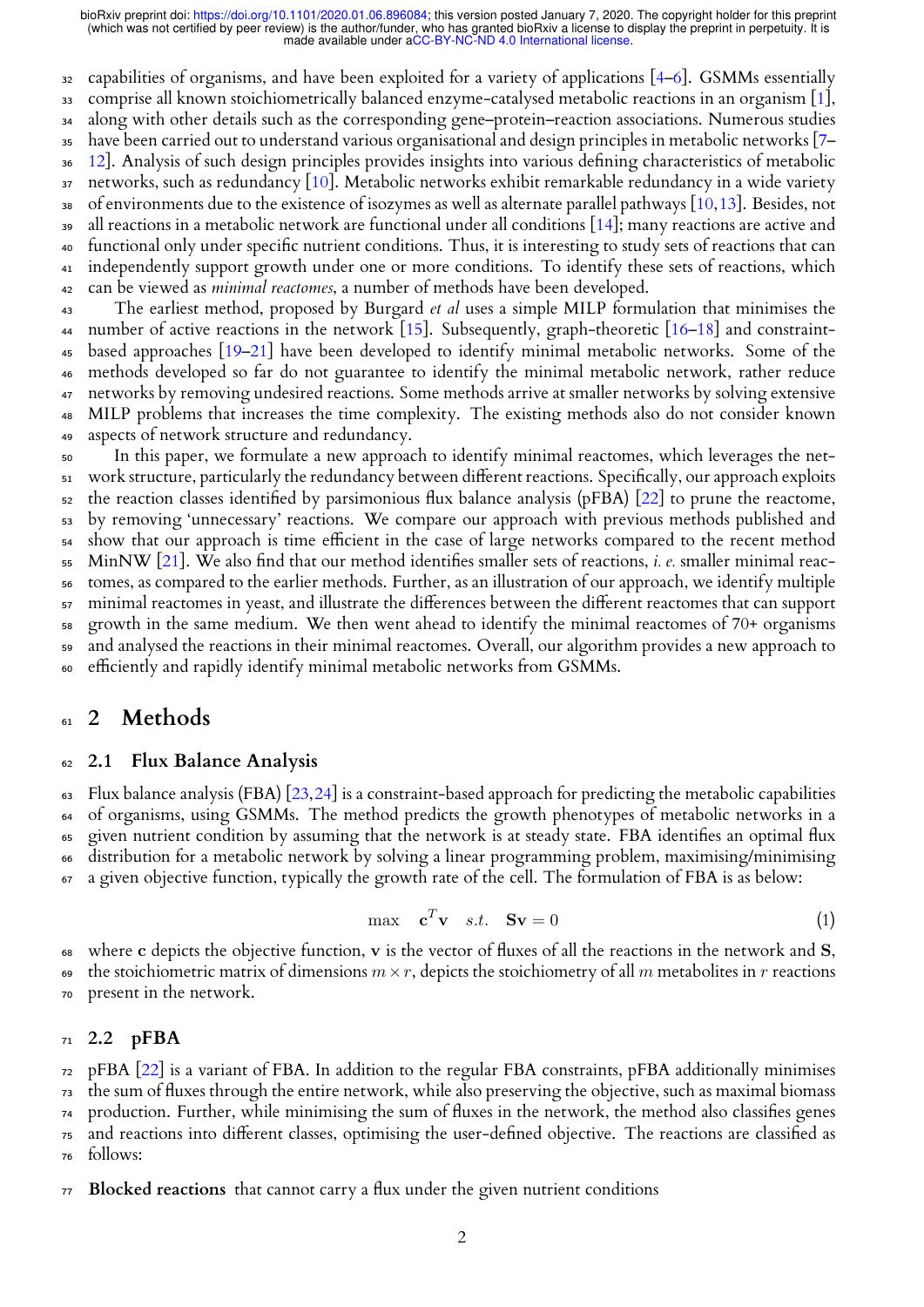**Zero-flux reactions** that carry only a zero flux under the given nutrient conditions

**Essential reactions** that are absolutely necessary for growth and cannot be deleted from the network

 **pFBA optima reactions** that contribute to the optimal solution while minimising the flux of the reactions in the network

 **Enzymatically Less Efficient (ELE) reactions** that are typically longer alternative pathways for a given metabolic conversion, and consequently have more enzymes

 **Metabolically Less Efficient (MLE) reactions** that drive flux away from the cellular objective (func-tion), thus lowering the metabolic efficiency

## **2.3 The MINREACT algorithm**

 Every metabolic network has hundreds of essential reactions—however, just these essential reactions can- not comprise a minimal reactome. There are typically many more reactions, which are not *singly* essential, by virtue of the presence of alternative/compensatory reactions in the reactome. These reactions, therefore, comprise higher order *synthetic lethals*, such as double or triple lethals. Synthetic lethals are sets of reactions, which cannot all be simultaneously removed from the network without abolishing growth. Therefore, a minimal reactome will include all the singly essential reactions ('single lethals') and also multiple reactions from higher order lethals. In the minimal reactome, though, every remaining reaction must be singly lethal, as the alternative reactions have already been discarded from the (minimal) metabolic network. Re- actions in a minimal metabolic network should thus ideally be chosen in a way that the total number of reactions in the network is minimised. This mathematically translates to performing a zero-norm min- imisation of the flux vector, which is essentially the same as the original formulation by Burgard [15]. However, this is difficult to solve accurately, given that it is a NP-hard problem, and typically one of many possible solutions is arbitrarily obtained, on solving the problem using heuristics. These solutions are not minimal, as we will illustrate, and it is often possible to find more minimal networks. On the other hand, our approach for identifying minimal reactomes, MINREACT, exploits the reaction classes of pFBA [22], to identify minimal reactomes by exploiting network structure. A closer look at the classes of reactions identified using pFBA reveals that the MLE reactions, if present, reduce the objective flux. Obviously, the blocked reactions can be excluded from the network, as they will never carry a flux. Further, the reactions that do not carry any flux in the pFBA solution ('zero-flux reactions') can also be discarded from the network, without affecting network flux. Ideally, the pFBA optima reactions constitute the essential reactions and other reactions necessary to support growth. However, due the presence of redundancies in the large metabolic networks and the existence of alternating pathways, there exist multiple groups of reactions that can yield maximal growth.

 Taking this into account, we framed our approach for identifying minimal metabolic networks. The approach used in MINREACT is depicted in Figure 1. Our approach to identify the minimal reactome is divided into three major steps as follows:

- 1. **pFBA**: The metabolic network given as input is optimised using FBA to identify the maximal biomass growth. The sum of fluxes of all the reactions in the metabolic network is minimised while the lower bound of the biomass reaction is set to the maximal biomass growth. Further, the reaction classes of the network are identified using the optimised solution. The reaction classes thus identified  $_{117}$  by pFBA are as illustrated in §2.2.
- 2. **Pruning**: The blocked reactions, zero-flux reactions and MLE reactions are removed from the net- work. The blocked reactions and zero-flux reactions do not contribute to the network's biomass under the given nutrient condition. MLE reactions drive flux away from the biomass; thus, removal of MLE reactions should facilitate maximal biomass.
- 3. **Optimisation**: The method iterates over the list of pFBA optimal reactions, deleting one reaction at a time and then performing a non-convex approximation for minimisation of the number of reactions 124 in the network. This is done using FBA available in the COBRA toolbox v2.0 [25]. We then identify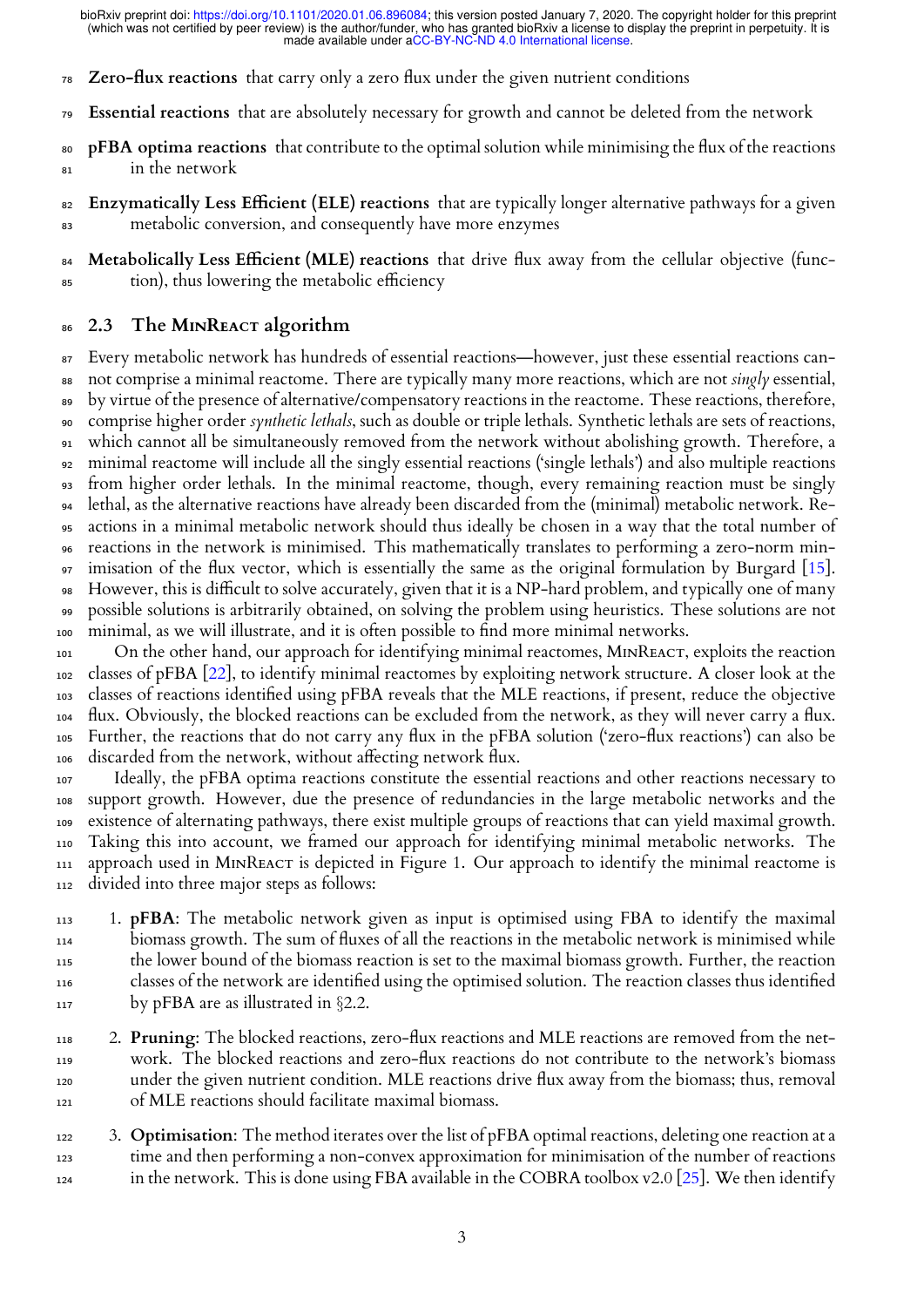$J_{nz}$ , the set of reactions having non-zero fluxes [26] obtained in the optimised solution. This process 126 is iterated for every pFBA optima reaction, resulting in multiple sets of  $J_{nz}$ 's. These multiple  $J_{nz}$ 's are <sup>127</sup> the different sets of reactions that are independently sufficient for producing maximal growth under <sup>128</sup> the given nutrient condition. Note that these multiple sets may vary in size (number of reactions) 129 and also may not be distinct. Therefore, we further prune these multiple  $J_{nz}$ 's to finally retain only <sup>130</sup> the set/s that has/have the least number of reactions.



Figure 1: **MINREACT approach for identifying the minimal reactome.** The left-most panel shows a sample metabolic network, where every circle represents a metabolite. The arrows represent reactions that occur, labelled with the reaction IDs; The right-most panel shows the reactions and metabolites highlighted that constitutes the minimal reactome.

 The algorithm also takes as input a tolerance parameter value, which is the flux threshold below which a reaction is regarded as deleted (default being 0). Another parameter is the growth-rate cut-off value that indicates the minimum percentage of the wild-type growth that the resulting minimal metabolic network should retain. The default value for the growth-rate cut-off is 100%. The method also additionally provides other features, which can be useful in different scenarios. For instance, the method can take in as input specific reactions to be retained in any given minimal reactome. This confers added advantage of preserving functionalities while identifying the set of reactions in the minimal reactome. Algorithm 1 describes the formulation of MINREACT to identify minimal reactome.

#### <sup>139</sup> **2.4 Comparison of different methods for identifying minimal reactome**

 Several methods employ a constraint-based approach for identifying minimal reactomes such as, Bur- gard's [15], FASTCORE [19], NetworkReducer [20] and MinNW [21]. We went ahead to compare our approach with Burgard's, since we employ a similar technique of minimising the number of reac- tions in the metabolic network, and also with MinNW, as the method was proven to be better than the other methods [21]. Due to lack of implementation codes, the extended method by Burgard could not be compared.

<sup>146</sup> The formulation of Burgard's initial method [15] of minimising the number of active reactions in  $147$  the network was simulated for our comparison. MinNW method [21] was performed with the codes 148 available in literature. The parameters used for executing the MinNW method were BigM = 1, fast = 1, <sup>149</sup> use\_F2C2 = 1. The other sets of parameters resulted in a slower performance than the parameters considered <sup>150</sup> above.

 All the models available in BiGG database [27] were used for the comparison. The models from BiGG were simulated in the nutrient conditions that existed in the BiGG database. Out of the 83 organisms available in BiGG, MINREACT and Burgard's method could identify minimal reactomes for 76 organisms, while using MinNW we could identify minimal reactomes for 74 organisms. Together, we could identify the minimal reactome for 74 models by all the three methods.

<sup>156</sup> All methods were implemented for models to produce atleast 99.9% of the maximal wild-type biomass 157 growth. The tolerance level for considering a reaction to be active was set to  $10^{-7} \times$  wild-type biomass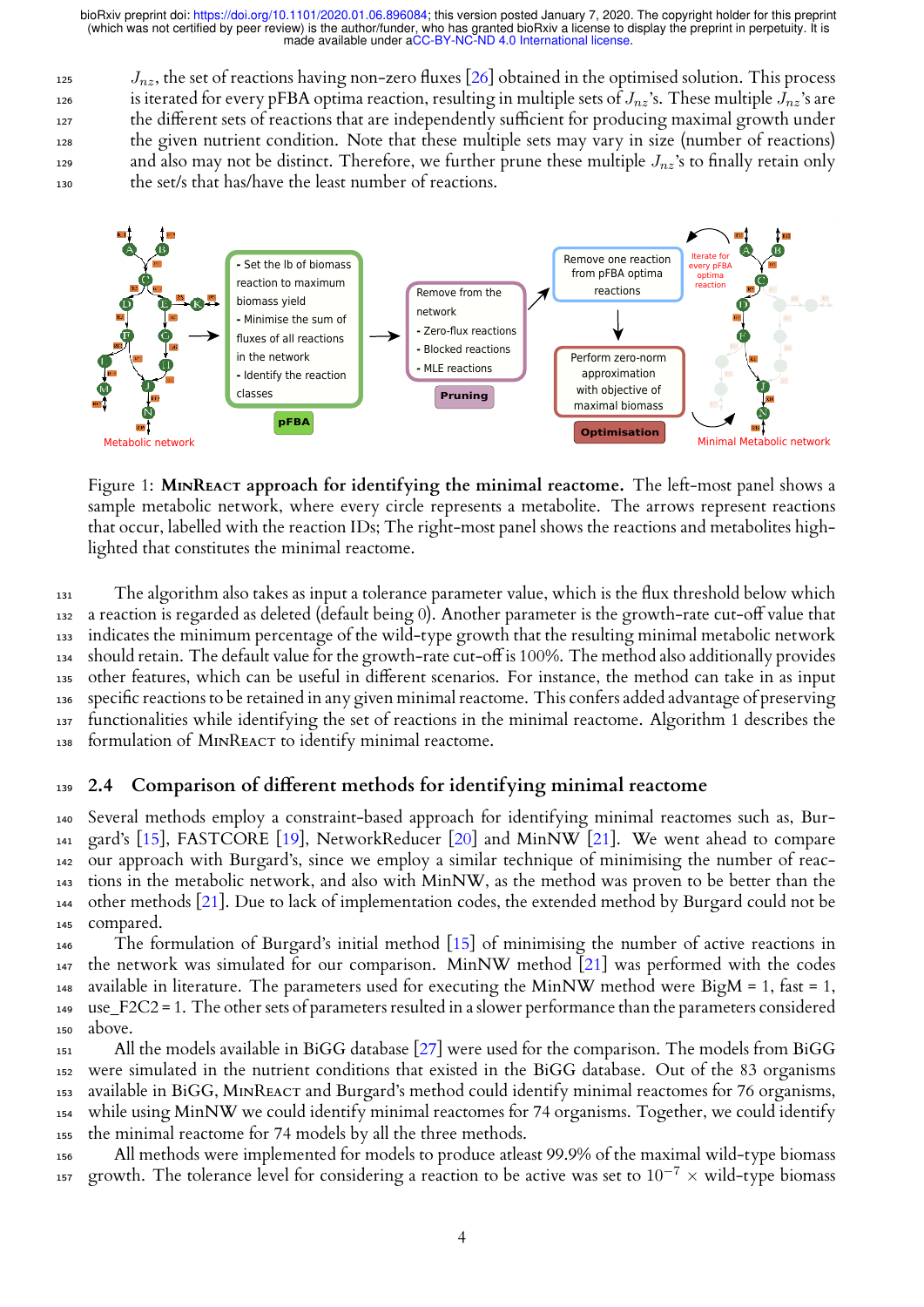## **Algorithm 1 - MINREACT: to identify minimal metabolic networks**

#### **Inputs**:

Model: SBML model of the organism

#### **Optional inputs**:

grRateCutoff: Minimum percentage of wild-type growth the resulting network should retain (default = 1.0, *i. e.* 100%)

tol: Minimum flux a reaction should possess to be considered active (default = 0) retainList: List of reactions to be preserved

#### **Outputs**:

 $J_{min}$ : An array of minimal reactome(s) of the organism

#### **Algorithm**:

Perform FBA to obtain the maximal biomass growth of wild-type  $v_{bio,WT}$ Set the lower bound of biomass reaction to grRateCutoff  $* v_{bio,WT}$ Perform pFBA to identify reaction classes:  $blocker_{rms}$ ,  $zeroFlux_{rms}$ ,  $MLE_{rms}$ ,  $pFBAOpt_{rms}$ Remove  $blocked_{rms}$ ,  $zeroFlux_{rms}$ ,  $MLE_{rms}$  from the model Remove any reactions in  $RetainList$  from  $pFBAOpt_{rms}$ **for** each reaction  $i \in pFBAOpt_{rxns}$ Set the lower bound of  $pFBAOpt_{rxns,i}$  to 0 Set the upper bound of  $pFBAOpt_{rxns,i}$  to 0 Perform FBA and identify zero-norm approximation solution  $v_i$ Identify set of reactions  $J_{nz}$ , such that  $|v| > tol$ Set lower bound of all reactions  $\notin J_{nz}$  to 0 Set upper bound of all reactions  $\notin J_{nz}$  to 0 Perform FBA to identify  $l_1 - norm$  solution  $v_{min}$  and the biomass growth  $v_{bio,min}$ **if**  $v_{bio,min} \geq$  grRateCutoff  $\times v_{bio,WT}$  **then** Add  $J_{nz}$  to  $J_{nz,all}$ **endif** Reset upper and lower bounds of all reactions **endfor**  $/$ \*  $J_{nz,all}$  now contains different sets of reactions that support growth, of possibly different sizes  $^{\star}$ / Find  $|J_{min}|$  as the minimum of the cardinality of all reactomes in  $J_{nz,all}$ 

Identify  $J_{min}$  as the set of unique reactomes from  $J_{nz,all}$  with size equal to  $|J_{min}|$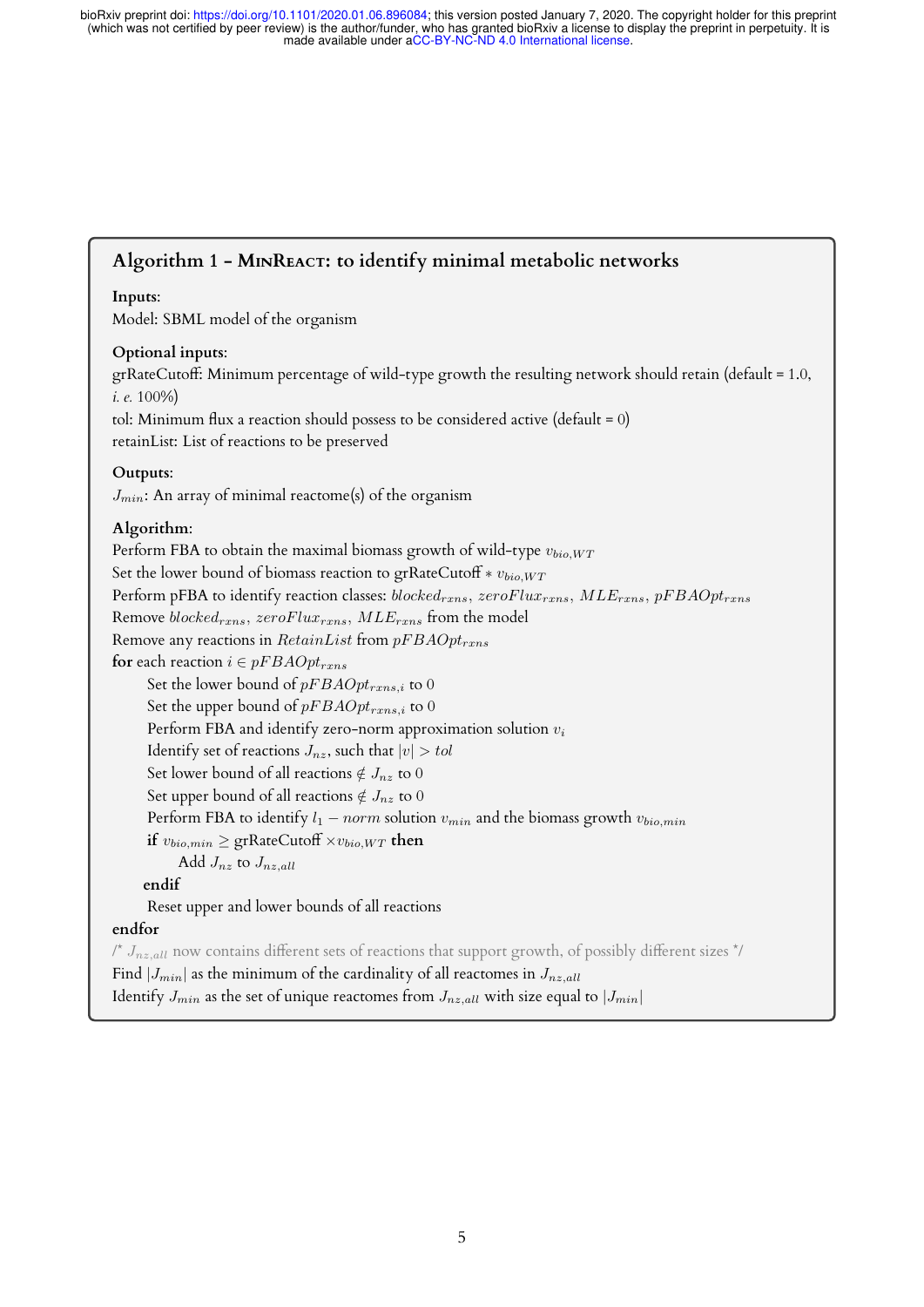<sup>158</sup> growth. The models were simulated preserving the ATP maintenance in the network. All the computa-159 tions were performed on a workstation with Intel® Core™ i7-2600 processors, CPU of 3.40GHz with 4 <sup>160</sup> cores.

## <sup>161</sup> **3 Results**

 In this section, we detail the performance of our MINREACT algorithm, and how it compares with existing methods. Next, we show how our method identifies multiple minimal reactomes for a given metabolic model. Finally, as a case study, we identified minimal reactomes of different organisms in both glucose and xylose minimal media.

#### <sup>166</sup> **3.1 MINREACT identifies smaller reactomes compared to other methods**

167 We here compare the performance of MINREACT with the method of Burgard [15] and MinNW [21]. Table 1 shows the number of reactions in the minimal reactome as well as the time taken to compute the minimal reactomes for different models from the BiGG database. Select models from BiGG have been reported here, with the aim to depict models from different kingdoms of life and with varied sizes of the metabolic network. The results for the remaining organisms from BiGG are detailed in Supplementary <sup>172</sup> file S1.

| Organism                   | $n_{\rm rxn}$ | $n_{\rm met}$ | Burgard method |          | MinNW        |          | <b>MINREACT</b> |          |
|----------------------------|---------------|---------------|----------------|----------|--------------|----------|-----------------|----------|
|                            |               |               | $ J_{\min} $   | Time (s) | $ J_{\min} $ | Time (s) | $ J_{\min} $    | Time (s) |
| Helicobacter pylori        | 554           | 485           | 313            | 0.120    | 314          | 3.85     | 313             | 13.09    |
| Synechocystis sp. PCC 6803 | 863           | 795           | 527            | 0.146    | 525          | 8.09     | 526             | 18.12    |
| Mycobacterium tuberculosis | 1025          | 825           | 416            | 0.201    | 429          | 11.80    | 414             | 20.68    |
| Saccharomyces cerevisiae   | 1577          | 1226          | 302            | 0.269    | 304          | 49.73    | 299             | 26.53    |
| Salmonella enterica        | 2545          | 1802          | 483            | 0.434    | 500          | 153.16   | 483             | 60.02    |
| Shigella boydii            | 2591          | 1910          | 440            | 0.455    | 445          | 93.67    | 438             | 63.97    |
| Escherichia coli str. K-12 | 2712          | 1877          | 432            | 0.509    | 447          | 170.00   | 430             | 70.14    |
| Cricetulus griseus         | 6663          | 4456          | 306            | 2.097    | 362          | 89124.63 | 264             | 613.27   |

Table 1: **Comparison of MINREACT with Burgard's method and MinNW.** The table shows the comparative performance of the three methods for different organisms.  $n_{rxn}$  denotes the total number of reactions in the metabolic network;  $n_{\text{met}}$  denotes the number of metabolites in the metabolic network. The number of reactions in the minimal reactome,  $|J_{\text{min}}|$ , and the time taken to perform the simulations (in seconds) are tabulated for all three methods. The least number of reactions in the minimal reactome among the three methods are highlighted in bold.

 The number of reactions in the minimal reactome identified by our method was almost always lesser than the method suggested by Burgard, although the simulation is faster than our method as shown in Table 1. For example, in *Mycobacterium tuberculosis*, our method could identify minimal reactome with 414 reactions, while that identified from Burgard's method contains 416 reactions. In the case of *Cricetulus griseus*, MINREACT could reduce the metabolic network of 6663 reactions to 264 reactions in comparison to Burgard's, which identified 306 reactions.

 In comparison with MinNW too, we found that in most cases, MINREACT identified significantly smaller networks. For example, the minimal reactome of *Mycobacterium tuberculosis* found by MinNW consists of 414 reactions while MinNW identified 429 reactions. Similarly for *Cricetulus griseus*, MinNW identified 362 reactions while MINREACT could find a minimal reactome of size 264 reactions. In the case of *Synechocystis* sp. PCC 6803, MinNW method identifies 525 reactions, which is lesser when compared to MINREACT that identifies 526 reactions.

<sup>185</sup> We compared all three methods for the smallest minimal reactome identified for all the BiGG models. <sup>186</sup> Of the 74 models under study, for 61 organisms, MINREACT could identify smaller minimal reactomes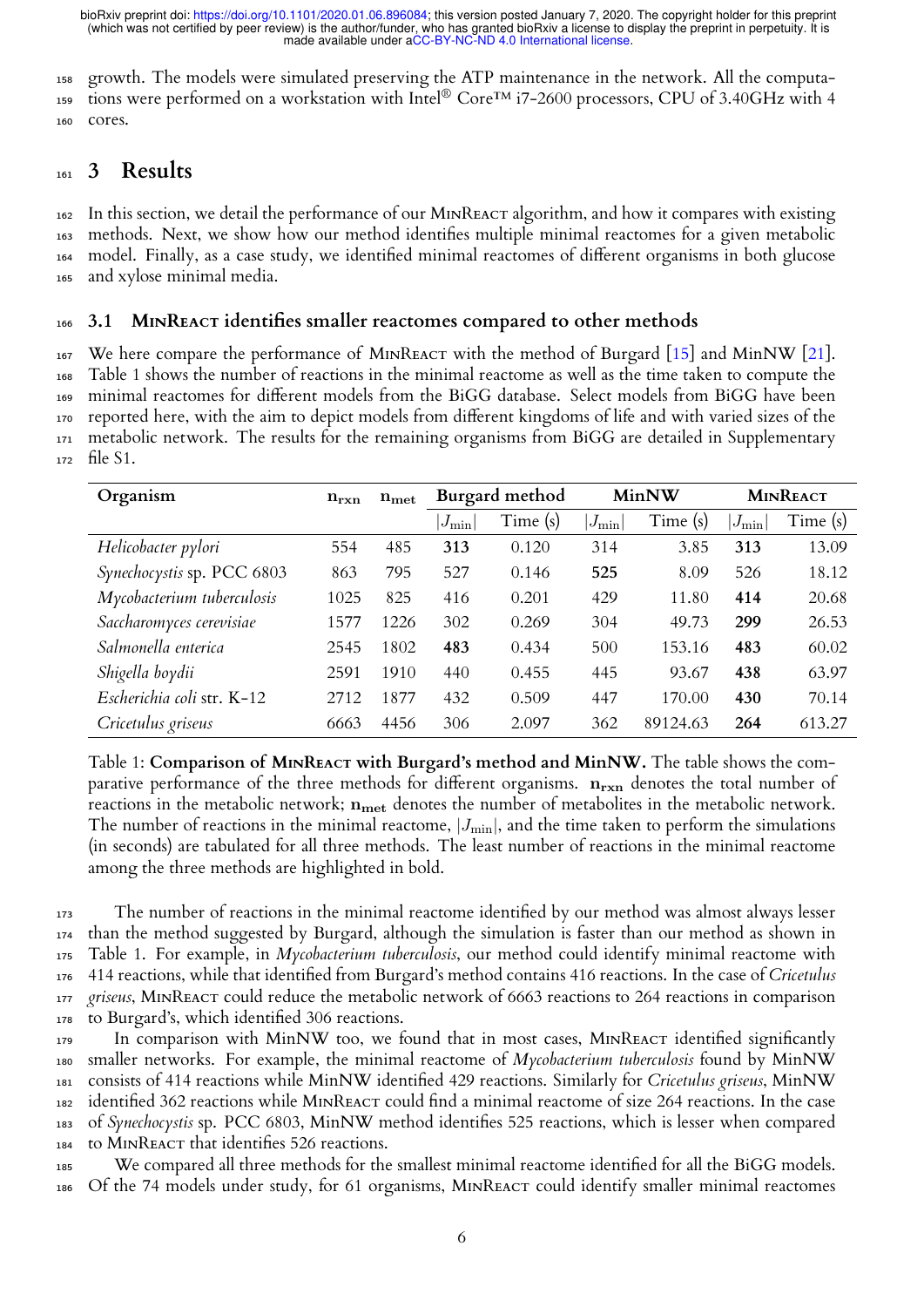while MinNW identified smaller minimal reactomes for 7 organisms. For 3 organisms, MinReact and Burgard's identified the same number of reactions in the minimal reactomes. MinReact and MinNW identified the smallest minimal reactomes for 3 other organisms.

 We also calculated the difference in the minimal reactome sizes identified by the different methods. Supplementary file S1 shows that the mean difference in the size of minimal reactome between MINRE- ACT and Burgard's method was -2.74 (ranging from 0 to -42) indicating that on an average MINREACT identifies minimal reactomes with nearly three reactions lesser than Burgard's. Similarly, we found that on comparison with MinNW, MINREACT identifies on an average minimal reactomes that are 10 reactions less on average (mean difference of -10.32 with values ranging from 22 to -103).

 On comparing the time taken by MINREACT with MinNW, we found that for smaller models, MinNW was faster than MINREACT. However, as the number of reactions in the model increases, the time taken by MinNW increases drastically. This is further depicted in the Figure 2 that compares the time taken by the methods MinNW and MINREACT with the increase in the number of reactions in the metabolic network. The figure illustrates the time taken by both methods for identifying the minimal reactomes of the models in the BiGG database.



Figure 2: **Comparison of time taken by MINREACT and MinNW algorithms.** The time taken to compute minimal reactomes for the BiGG models under study for both MINREACT and MinNW are plotted, with increasing number of reactions in the metabolic network. One outlier point, for the largest network containing 6663 reactions, where MinNW took 89124 seconds and MINREACT took 613 seconds, was excluded from the plot.

#### **3.1.1 MINREACT exploits network structure to identify minimal reactomes**

 A closer look into the differences in the minimal reactomes by the two methods, MINREACT and MinNW revealed interesting insights. As an illustration, in the minimal reactome of *Escherichia coli* str. K-12, MinNW identified 447 reactions while MINREACT identified 430 reactions. On analysis of these different reactomes, we find that MINREACT selects one among the compensatory reactions in such a way that the number of reactions is minimised. For example, reaction ALATA\_L has a compensatory role with both the reactions VALTA and VPAMTr as illustrated in Figure 3a. Among the compensatory reactions, one reaction needs to be present for the organism to survive. These compensatory reactions are also called synthetic double lethals, since simultaneous removal of both of them causes the death of the organism [8, 13]. Similarly, triple lethal reactions consist of three reactions, whose simultaneous deletion causes cell death. We further identified the number of double lethal and triple lethal reaction sets each of these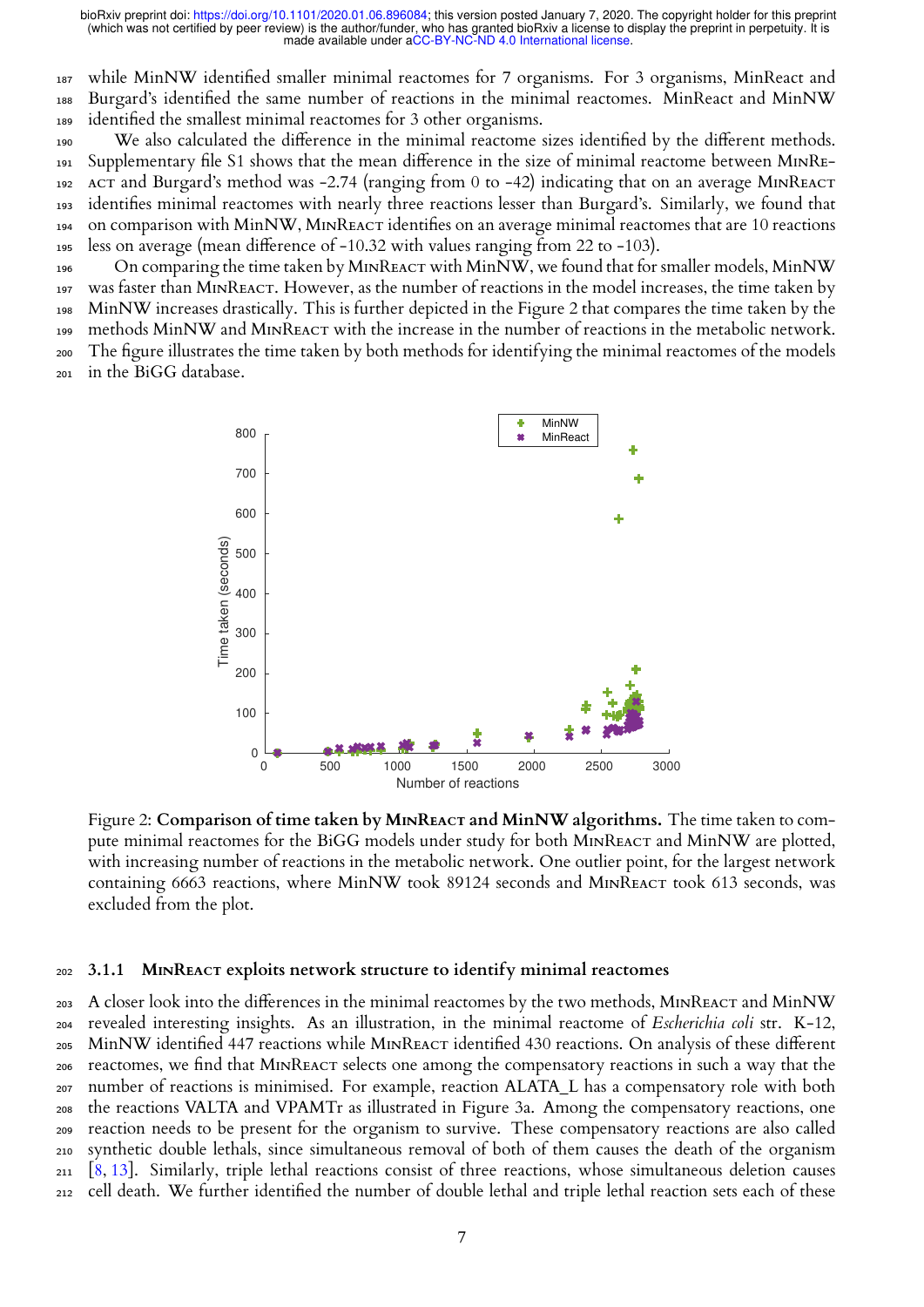

Figure 3: **Lethal reactions in** *E. coli***.** The figure represents select compensatory reactions in *E. coli* iML1515 GSMM. The ovals represent the reactions and straight lines connect reactions if they exist as a double lethal. The table below illustrates the number of double lethals and triple lethals that the reaction occurs in. Panels (a) and (b) show different examples of compensatory reactions in the organism.

 reactions occur, as found in the Figure 3a. In the above example, the reaction ALATA\_L is present in the minimal reactome of MINREACT while is absent in the minimal reactome identified by MinNW, thus minimises the number of reactions by one. This is achieved as pFBA predicts ALATA\_L as a pFBA optima reaction. Similarly, reactions E4PD and PERD perform compensatory roles with both 4HTHRK and 4HTHRA, thus forming synthetic double lethals as depicted in Figure 3b. The minimal reactome identified by MINREACT consists of reactions E4PD and PERD and we find that they are a part of many triple lethals (as shown in the figure).

 In any given minimal reactome, every reaction must be essential for maximal growth. That is, the removal of any of the reactions from a given minimal reactome, should result in a reduction in (or even loss of ) growth. To study this, we performed single reaction deletions from every minimal metabolic network identified by each of the three methods, and report these numbers in Supplementary File S1. We found that for almost all organisms, every reaction present in the minimal reactomes identified by MINREACT and Burgard's are essential. However, not all the reactions present in the MinNW minimal reactomes were found to be essential. This illustrates that the minimal reactomes identified by MinNW are not truly *minimal*, and further reactions can be removed to identify a smaller minimal reactome. Thus, the above explains that MINREACT surpasses all other methods in terms of systematically choosing the reactions that should occur in the minimal reactome.

#### <sup>230</sup> **3.2 MINREACT can identify multiple minimal reactomes for a given metabolic network**

 Our approach used in MINREACT is iterative and thus enables us to identify multiple reactomes for a given metabolic network. These minimal reactomes have the same number of reactions but the reactions them- selves will vary. Figure 4 illustrates the number of distinct minimal reactomes that could be identified in the 77 BiGG models using MINREACT.

 Of the 77 organisms, we could identify more than one minimal reactome for 59 organisms. For as many as 27 organisms, MINREACT identified two minimal reactomes and 26 organisms had three minimal reactomes. We could identify 7 minimal reactomes for *Escherichia coli* ED1a, 8 minimal reactomes for *Salmonella enterica* and 12 different minimal reactomes for *Saccharomyces cerevisiae* S288C (iND750). As an illustration, we analysed the 12 minimal reactomes of *Saccharomyces cerevisiae* S288C iND750 model that constitutes of 278 reactions each. The metabolic network consists of 182 essential reactions, that the network cannot bypass, to grow in the nutrient condition composed of glucose, water, ammonia, oxygen, phosphate and sulphate. First, we find that across the 12 minimal reactomes, 266 reactions are common. That is, all the 12 minimal reactomes contain this set of 266 reactions. These 266 reactions comprise of the 182 reactions that are *highly* essential, and in addition contain other reactions necessary for supporting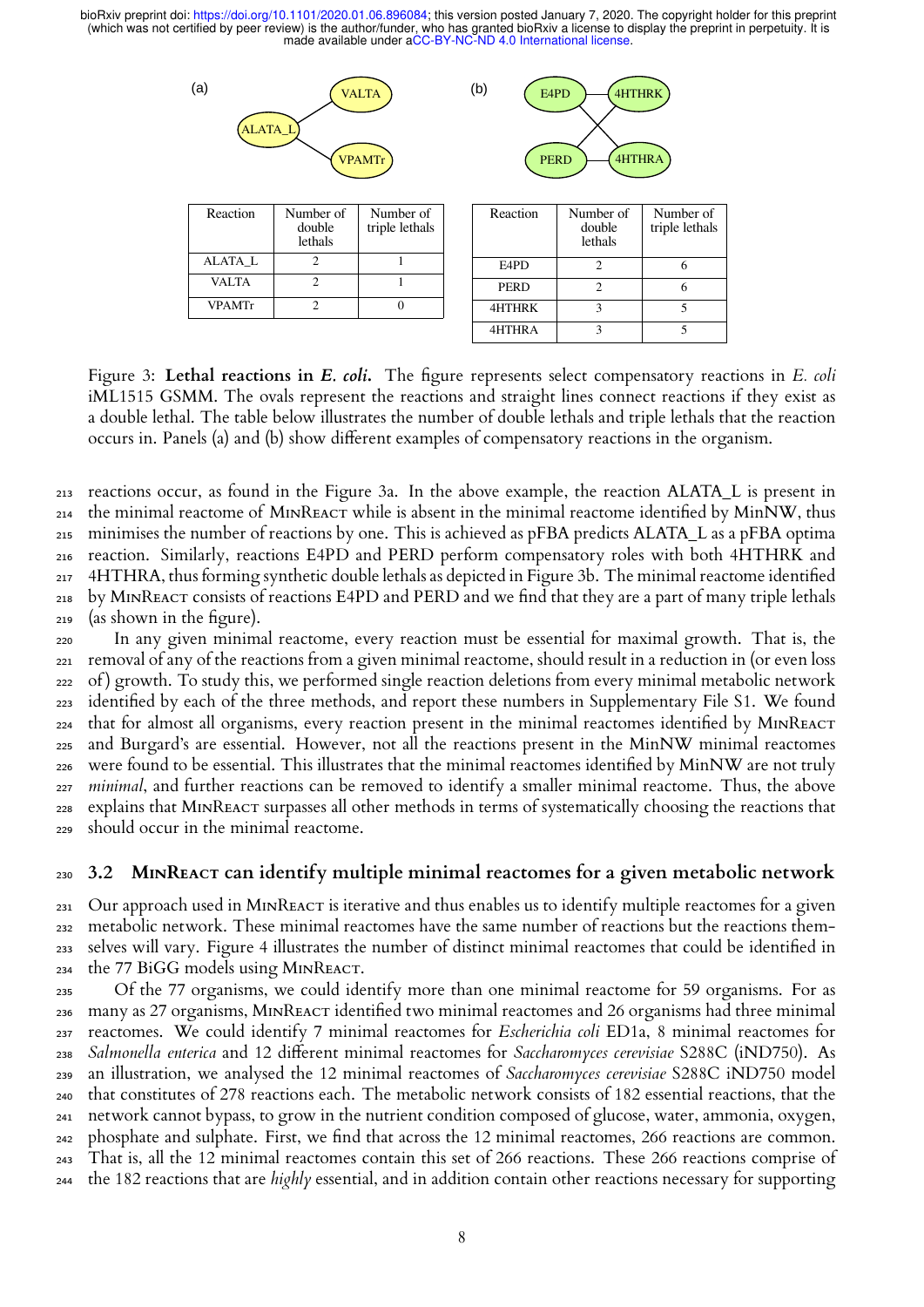

Figure 4: **Number of minimal reactomes identified using MINREACT.** The figure illustrates the number of minimal reactomes that could be identified by MINREACT in different models in BiGG database.

 growth. On the other hand, the remaining 12 reactions (278 - 266) differ from one reactome to another. We identified how these 12 minimal reactomes, each of size 278, vary by analysing the reactions present in them. We found the number of reactions that are common among all the pairs of 12 minimal reactomes. Of the 66 pairs, majority differ in three reactions. The least number of reactions shared between any two minimal networks was 272. We investigated the difference between two reactomes that varied maximally, with a variation in 6 reactions. One major difference was the two different ways 1-acyl-sn-glycerol 3- phosphate was formed. This metabolite can be produced from dihydroxyacetone phosphate in two steps via two alternating pathways. Either dihydroxyacetone phosphate is coverted to glyceraldehyde-3-phosphate and then to 1-acyl-sn-glycerol 3-phosphate or dihydroxyacetone phosphate can be converted to 1-acyl-glycerone 3-phosphate, that can produce 1-acyl-sn-glycerol 3-phosphate.

 Further, a maximum of 277 reactions were shared between very similar minimal reactomes, thus vary in only one reaction. A closer look into the reaction that was different between minimal reactomes pertained to double or higher order lethals in the organism. For example, reactions ADK3 and NDPK1 form double lethal in the organism and they are found in two different minimal reactomes that differ in only one reaction. Reactions G5SD and G5SD2 are a part of a triple lethal in the network and are found in different minimal reactomes of equal length. Similarly, we found that {AADSAD1, AADSAD2}, {PPND,PPND2} are double lethals present in different minimal reactomes differing in only one reaction.

### **3.3 Minimal reactomes of different organisms in glucose and xlyose**

 How different is the metabolic core of different organisms in the same nutrient condition? How different are minimal reactomes that occur in different environments? Can we identify reactomes that are most similar between two nutrient conditions? To address these questions, we identified the minimal reactomes of different organisms in glucose and xylose environment. Table 2 details the minimal reactome size using MINREACT for different organisms considered in both glucose and xylose minimal medium. The minimal reactome size varied for the different organisms and the percentage of reactions in the minimal reactome out of the total reactions present in them varied between 12–27% in both glucose and xylose. An inter- esting finding is that *Bifidobacterium longum* had the smallest minimal reactome compared to all the other organisms in both glucose and xylose. It is interesting that different organisms possess different numbers of minimal reactomes in the same nutrient conditions. This portrays the fact that organisms exhibit varying levels of redundancy, particularly for their bare minimum functions. *Salmonella enterica* had the maximum number of minimal reactomes in both glucose and xylose.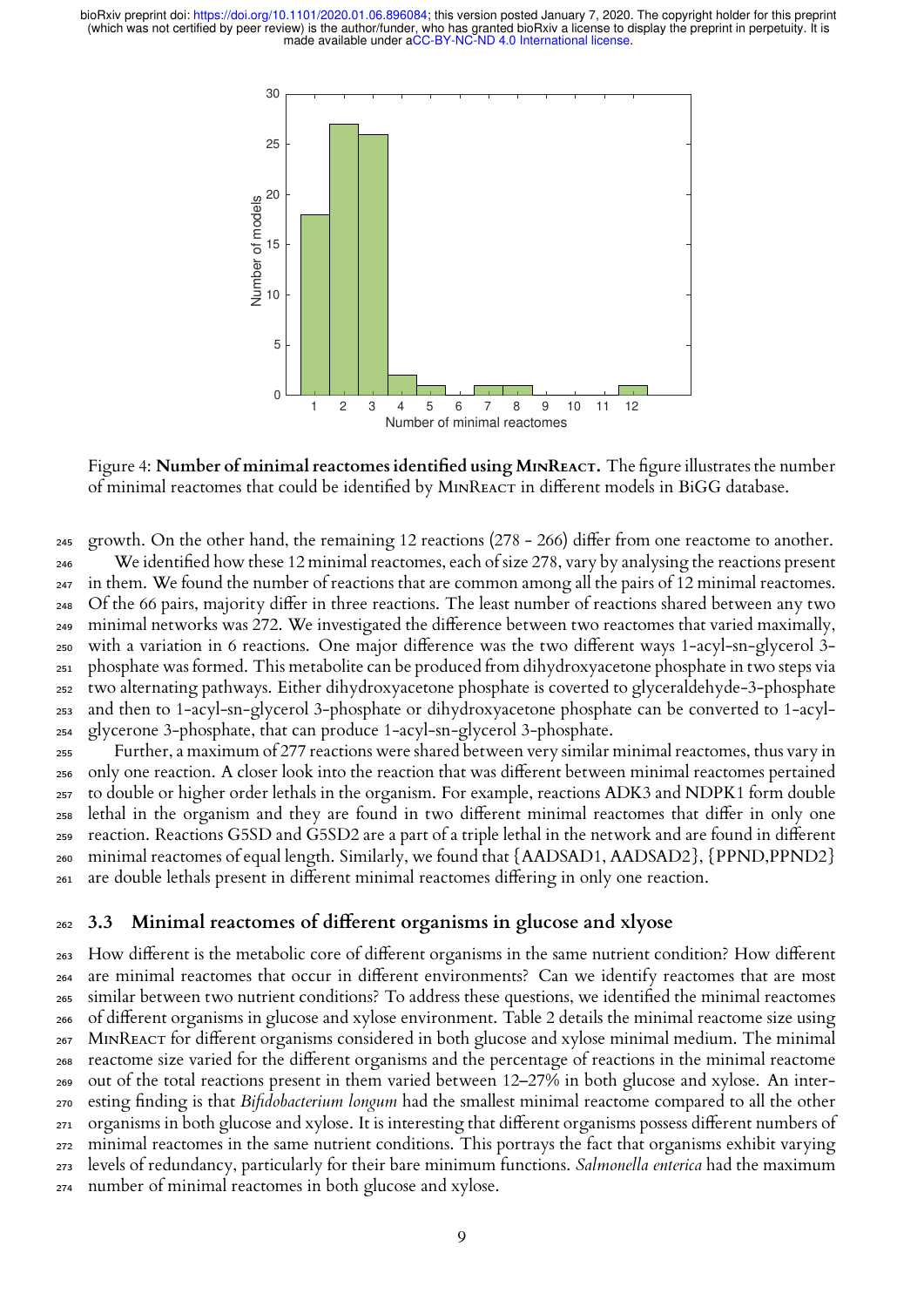| Organism                   | $\bm{J}$ | On glucose  |                             | On xylose   |            | Number of        |  |
|----------------------------|----------|-------------|-----------------------------|-------------|------------|------------------|--|
|                            |          | $ J_{min} $ | $n_{\min}$                  | $ J_{min} $ | $n_{\min}$ | reactions shared |  |
| Escherichia coli str. K-12 | 2583     | 438         | 2                           | 438         |            | 429-430          |  |
| Saccharomyces cerevisiae   | 1577     | 297         | $\mathcal{D}_{\mathcal{L}}$ | 299         | 3          | 282-286          |  |
| Klebsiella pneumoniae      | 2262     | 313         |                             | 315         |            | 306              |  |
| Bacillus subtilis          | 1250     | 333         | 2                           | 335         | 2          | 327-331          |  |
| Salmonella enterica        | 2545     | 483         | 8                           | 485         |            | 477-480          |  |
| Bacteroides eggerthii      | 2069     | 264         |                             | 264         | 3          | $250 - 251$      |  |
| Bifidobacterium longum     | 1005     | 257         |                             | 258         | 3          | $250 - 251$      |  |
| Citrobacter amalonaticus   | 1827     | 495         | 8                           | 498         |            | 485-489          |  |
| Enterobacter aerogenes     | 1840     | 500         | 3                           | 502         |            | 489-492          |  |
| Parabacteroides merdae     | 2474     | 328         | 2                           | 330         | 3          | 314-321          |  |

Table 2: **Comparison of minimal reactomes of different organisms on glucose and xylose.** |J|, total number of reactions in the metabolic network;  $|J_{min}|$ , the number of non-zero reactions after optimisation—corresponds to the number of reactions in the minimal reactome;  $n_{\min}$ , number of minimal reactomes identified (of size  $|J_{min}|$ ). The number of reactions shared between all pairs of minimal reactomes identified on glucose and xylose were found, and their range is shown in the last column.

 We observed that there were 78 reactions common between all 10 minimal reactomes of different or- ganisms in glucose. In the xylose medium, the number of reactions common across different organisms was 83. We found that reactions belonging to the phenylalanine metabolism and nucleotide interconversion were predominant among the pathways of the common reactions.

 We went ahead to analyse the multiple minimal reactomes of *Salmonella enterica* in glucose and xylose environments. In glucose, the number of minimal reactomes identified were 8, each with 483 reactions, while in xylose, the number of minimal reactomes identified were 7, each with 485 reactions. We analysed the similarity of the minimal reactomes in glucose and xylose by studying the reactions that occur in the different reactomes. We found that out of the 56 combinations, the maximum number of reactions shared between minimal reactomes of glucose and xylose was 480. The minimum number of reactions shared between all combinations of minimal reactomes in glucose and xylose is 477 reactions.

 We investigated the minimal reactomes that are maximally similar and found that they differ only in the reactions specific to their nutrient conditions, namely glucose and xylose. Reactions EX\_glc\_D\_e, GLCptspp and GLCtex that are specific to conversion of glucose were present in the minimal reactome of glucose and absent in xylose. Similarly, reactions specific to xylose uptake, namely, EX\_xyl\_D\_e, XYLI1, XYLK, XYLtex, XYLt2pp were present only in the minimal reactome of xylose. Hence, while minimising the number of reactions in the metabolic network, the core reactions necessary for the survival are retained and only nutrient specific reactions differ between minimal reactomes in different nutrient conditions. Thus, using the above illustration, we could find minimal reactomes in different nutrient conditions and also identify those that vary minimally in the two nutrient conditions.

## <sup>295</sup> **4 Discussion**

 Genome-scale metabolic networks have been studied to obtain various insights into the organisation of metabolic networks of diverse organisms. Many previous studies have uncovered interesting design prin- ciples of these networks, notably redundancy [8, 10, 12]. Given this redundancy, it is easy to imagine that metabolic networks contain far more reactions than are expressly necessary for growth in any given en- vironment. Thus, it is of interest to identify minimal sets of reactions, or minimal metabolic networks, which can support growth in any given environment.

 A few constraint-based methods have been developed in the past to construct minimal metabolic net- works from GSMMs [19–21]. The optimisation problems formulated for this purpose are difficult to solve, and notably have more than one minimum. Most algorithms identify only a single (arbitrary) minimal reactome for a given GSMM. In this study, we develop a simple method, that builds on the widely used parsimonious formulation for FBA, to identify multiple minimal reactomes in a given GSMM, in a system-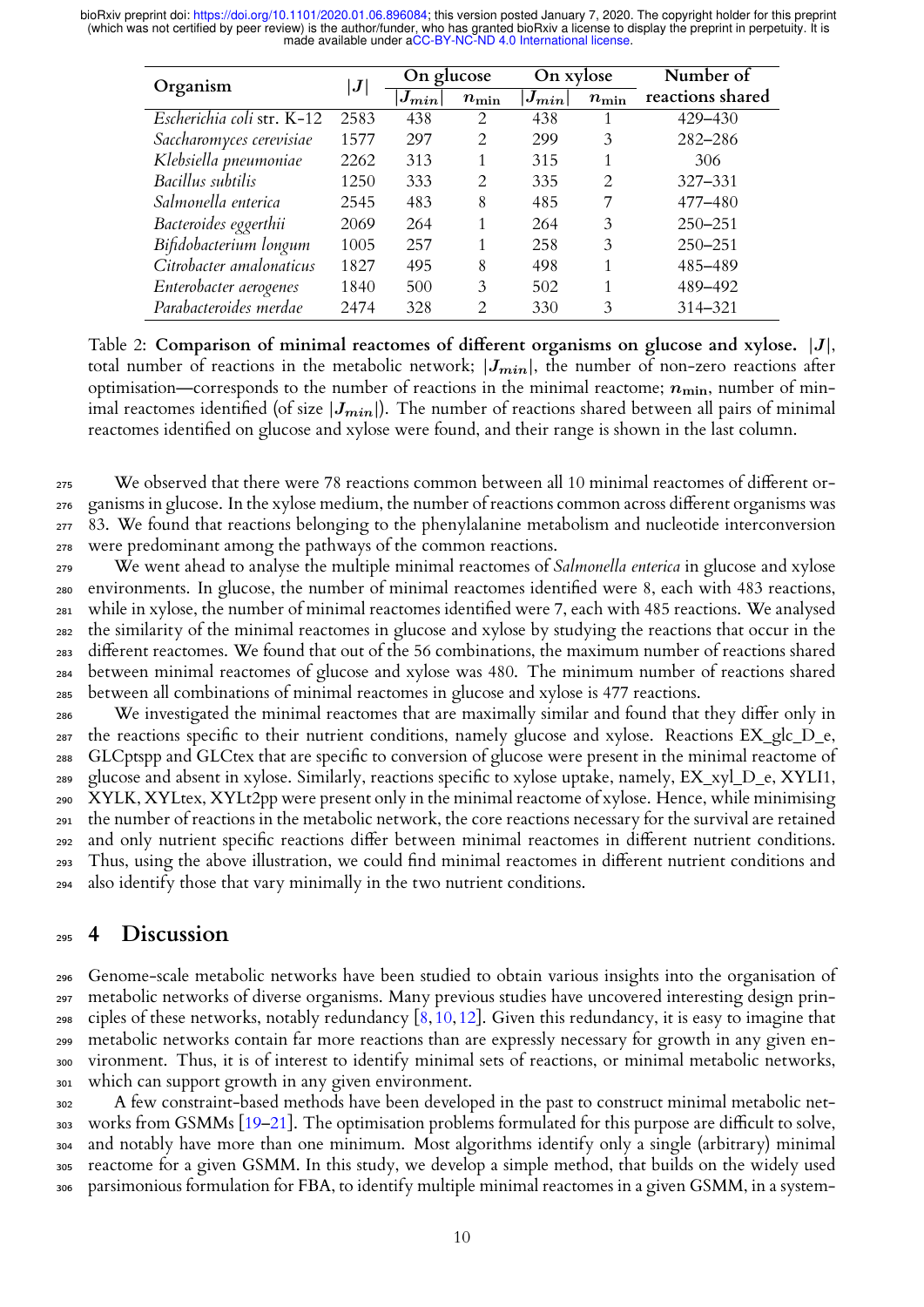atic fashion. Our approach, MINREACT identifies the minimal metabolic networks within a given GSMM, for the production of biomass components, by eliminating unnecessary reactions delineated by pFBA, and assembles multiple minimal reactomes.

 We show that MINREACT typically identifies minimal metabolic networks of smaller sizes than existing algorithms. Further, we show that MINREACT scales better to larger metabolic networks, compared to ex- isting methods such as MinNW. Although the early method of Burgard [15] is faster than MINREACT, our method often produces superior networks, identifying the most minimal pathways that should comprise a given GSMM. Importantly, we have a principled way of identifying minimal metabolic networks which exploits network structure and redundancy, identifying smaller networks. Notably, our iterative approach identifies multiple possible minimal reactomes of the same size, for a given GSMM.

 Minimal reactomes identified for varied organisms on the same nutrient condition are different in terms of the size and also on the number of minimal reactomes. This shows that organisms possess different ways of metabolising nutrients and also the varied levels of redundancy that exist. Further, analysing the minimal reactomes of an organism in different nutrient conditions can aid in identifying reaction sets that are minimal and yet can support growth in those nutrient conditions. This paves way to identify minimal set of reactions that can satisfy multiple functionalities. This is useful, say for example, in metabolic engineering applications, if we intend to identify a minimal set of reactions that can grow on two different nutrient conditions.

 Minimal metabolic networks help in identifying the core set of reactions that organisms should retain in a given nutrient condition. Complex analysis of large-scale networks, such as identification of EFMs also becomes easier with such minimal networks. Exploring the metabolic network space for interventions in metabolic engineering applications becomes easier with a smaller set of reactions preserving the desired functionality. Overall, our method MINREACT identifies metabolic networks efficiently and in a system- atic manner. The study of such minimal metabolic networks gives various insights into the versatility of metabolic networks, and also furthers our understanding of the underlying design principles.

## **Supplementary Information**

 **Supplementary file S1. Minimal reactomes of 83 organisms in the BiGG database.** The number of reactions in minimal reactome for all the BiGG organisms identified by the three different methods, Burgard's, MinNW and MINREACT have been documented. The time taken by each of the method is also documented. The number of essential reactions in the minimal reactomes identified are tabulated.

## **Acknowledgements**

 G.S. acknowledges the Initiative for Biological Systems Engineering (IBSE), IIT Madras, India for the PhD Studentship.

## **References**

- $_{341}$  [1] Thiele I, Palsson BØ. A protocol for generating a high-quality genome-scale metabolic reconstruc-tion. Nature Protocols. 2010;5(1):93–121. doi:10.1038/nprot.2009.203.
- [2] Oberhardt MA, Palsson BØ, Papin JA. Applications of genome-scale metabolic reconstructions. Molecular Systems Biology. 2009;5(1):320. doi:10.1038/msb.2009.77.
- [3] Terzer M, Maynard ND, Covert MW, Stelling J. Genome-scale metabolic networks. Wiley Inter-disciplinary Reviews: Systems Biology and Medicine. 2009;1(3):285–297. doi:10.1002/wsbm.37.
- [4] McCloskey D, Palsson BØ, Feist AM. Basic and applied uses of genome-scale metabolic network re-constructions of *Escherichia coli*. Molecular Systems Biology. 2013;9(1):661. doi:10.1038/msb.2013.18.
- [5] Sigurdsson G, Fleming RMT, Heinken A, Thiele I. A Systems Biology Approach to Drug Targets in *Pseudomonas aeruginosa* Biofilm. PLoS ONE. 2012;7(4):e34337. doi:10.1371/journal.pone.0034337.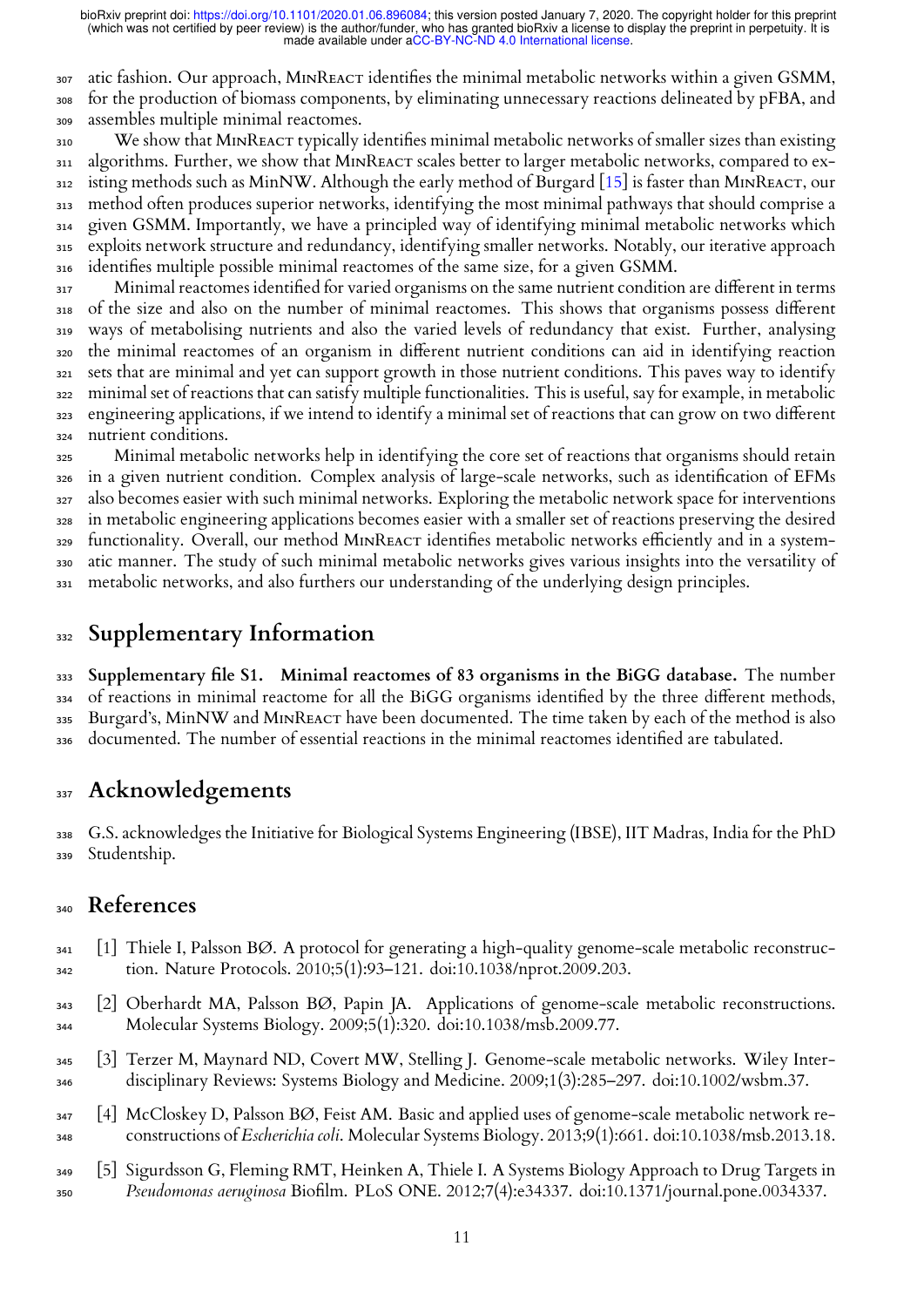- [6] Choi HS, Lee SY, Kim TY, Woo HM. In Silico Identification of Gene Amplification Targets for Im- provement of Lycopene Production. Applied and Environmental Microbiology. 2010;76(10):3097– 3105. doi:10.1128/AEM.00115-10.
- [7] Sambamoorthy G, Sinha H, Raman K. Evolutionary design principles in metabolism. Proceedings of the Royal Society B: Biological Sciences. 2019;286(1898):20190098. doi:10.1098/rspb.2019.0098.
- [8] Suthers PF, Zomorrodi A, Maranas CD. Genome-scale gene/reaction essentiality and synthetic lethality analysis. Molecular Systems Biology. 2009;5(301):1–17. doi:10.1038/msb.2009.56.
- [9] Soyer OS, Pfeiffer T. Evolution under Fluctuating Environments Explains Observed Robustness in Metabolic Networks. PLoS Computational Biology. 2010;6(8):e1000907. doi:10.1371/journal.pcbi.1000907.
- [10] Sambamoorthy G, Raman K. Understanding the evolution of functional redundancy in metabolic networks. In: Bioinformatics. vol. 34; 2018. p. i981–i987.
- [11] Kreimer A, Borenstein E, Gophna U, Ruppin E. The evolution of modularity in bacterial metabolic networks. Proceedings of the National Academy of Sciences. 2008;105(19):6976–6981. doi:10.1073/pnas.0712149105.
- [12] Wang Z, Zhang J. Abundant Indispensable Redundancies in Cellular Metabolic Networks. Genome Biology and Evolution. 2010;1:23–33. doi:10.1093/gbe/evp002.
- [13] Ghim CM, Goh KI, Kahng B. Lethality and synthetic lethality in the genome-wide metabolic network of *Escherichia coli*. Journal of Theoretical Biology. 2005;237(4):401–411. doi:10.1016/j.jtbi.2005.04.025.
- [14] Almaas E, Oltvai ZN, Barabási AL. The Activity Reaction Core and Plasticity of Metabolic Net-works. PLoS Computational Biology. 2005;1(7):0557–0563. doi:10.1371/journal.pcbi.0010068.eor.
- [15] Burgard AP, Vaidyaraman S, Maranas CD. Minimal Reaction Sets for *Escherichia coli* Metabolism under Different Growth Requirements and Uptake Environments. Biotechnology Progress. 2001;17(5):791–797. doi:10.1021/bp0100880.
- [16] Jonnalagadda S, Balagurunathan B, Srinivasan R. Graph theory augmented math programming ap- proach to identify minimal reaction sets in metabolic networks. Computers & Chemical Engineering. 2011;35(11):2366–2377. doi:10.1016/j.compchemeng.2011.05.006.
- [17] Jonnalagadda S, Srinivasan R. An efficient graph theory based method to identify every minimal reaction set in a metabolic network. BMC Systems Biology. 2014;8(1):28. doi:10.1186/1752-0509- 8-28.
- [18] Ataman M, Hernandez Gardiol DF, Fengos G, Hatzimanikatis V. redGEM: Systematic reduction and analysis of genome-scale metabolic reconstructions for development of consistent core metabolic models. PLOS Computational Biology. 2017;13(7):e1005444. doi:10.1371/journal.pcbi.1005444.
- [19] Vlassis N, Pacheco MP, Sauter T. Fast Reconstruction of Compact Context-Specific Metabolic Network Models. PLoS Computational Biology. 2014;10(1):e1003424. doi:10.1371/journal.pcbi.1003424.
- [20] Erdrich P, Steuer R, Klamt S. An algorithm for the reduction of genome-scale metabolic network models to meaningful core models. BMC Systems Biology. 2015;9(1):48. doi:10.1186/s12918-015- 0191-x.
- [21] Röhl A, Bockmayr A. A mixed-integer linear programming approach to the reduction of genome-scale metabolic networks. BMC Bioinformatics. 2017;18(1):1–10. doi:10.1186/s12859-016-1412-z.